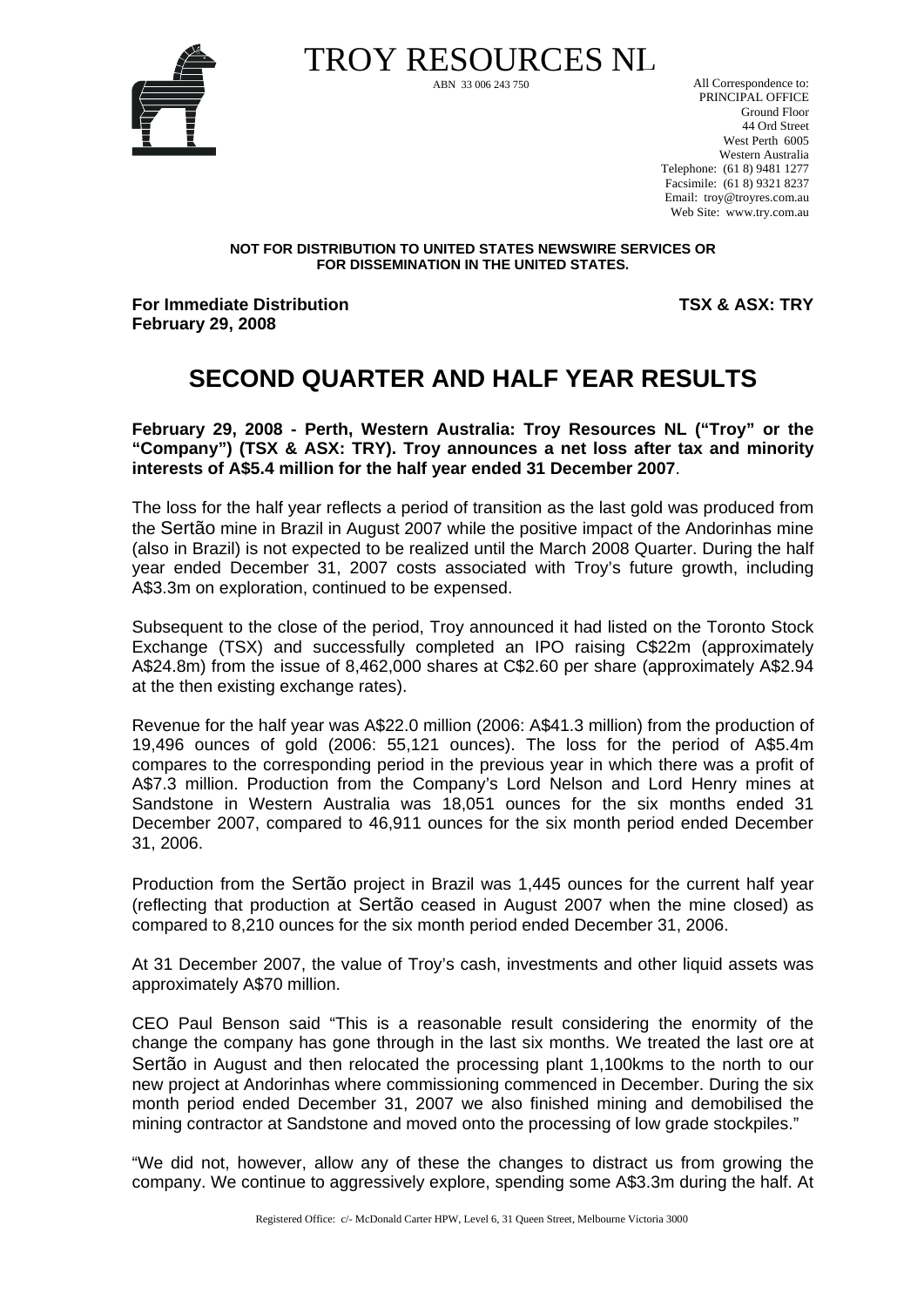Sandstone we are focused on discovering more ore to enable us to bring the mining fleet back to site and at Andorinhas we are just starting step-out exploration from the initial resource. During the six month period ended December 31, 2007 we entered into agreements granting us options to triple our land position, all within trucking distance of our Andorinhas plant. Our objective at Andorinhas over the next 12 months is to extend the mine life beyond the 5 years currently contemplated by the feasibility study. It is important to note we prudently expense our exploration costs as we incur them".

"During the half year, we also completed the planning and preparatory work for a listing on the TSX and a share issue in that market. The hard work paid off and Troy closed the share offering on February 11, raising C\$22m (approximately A\$24.8m) from the issue of 8,462,000 shares at C\$2.60 per share (approximately A\$2.94 at the then existing exchange rates) in what was an extremely difficult and volatile equity market."

"We now look to calendar 2008 as the start of the next chapter in Troy's evolution. In the first half the second mill line will be brought on stream at Andorinhas bringing the plant to full capacity. We already have 6 months of ore stockpiled ahead of the plant ready for processing which will allow us to maintain production as we bring the high grade underground mine on stream. We will also complete a scoping study on commercialising the iron ore potential of the project area and, if the results of that study are positive, we would aim to commence production of iron ore by the end of calendar 2008."

"We are also focused on finding a home for the gold processing plant we have in storage in Cobar NSW. We are seeking an opportunity to vend the plant in return for a direct equity stake in a new gold project."

"Troy has the track record of quick, efficient and low cost project development and as excellent mine operators. We have a very strong balance sheet, a portfolio of growth options and a Board and Management team that are committed to creating value for shareholders through profitable growth."

For further information please contact:

Mr Paul Benson Chief Executive Officer Troy Resources NL Perth, Western Australia Tel: (61 8) 9481 1277 Email: troy@troyres.com.au

*This news release contains forward-looking statements. These forward-looking statements reflect management's current beliefs based on information currently available to management and are based on what management believes to be reasonable assumptions. A number of factors could cause actual results, performance, or achievements to differ materially from the results expressed or implied in the forward looking statements. Such factors include, among others, future prices of gold, the actual results of current production, development and/or exploration activities, changes in project parameters as plans continue to be refined,*  variations in ore grade or recovery rates, plant and/or equipment failure, delays in obtaining governmental *approvals or in the commencement of operations.*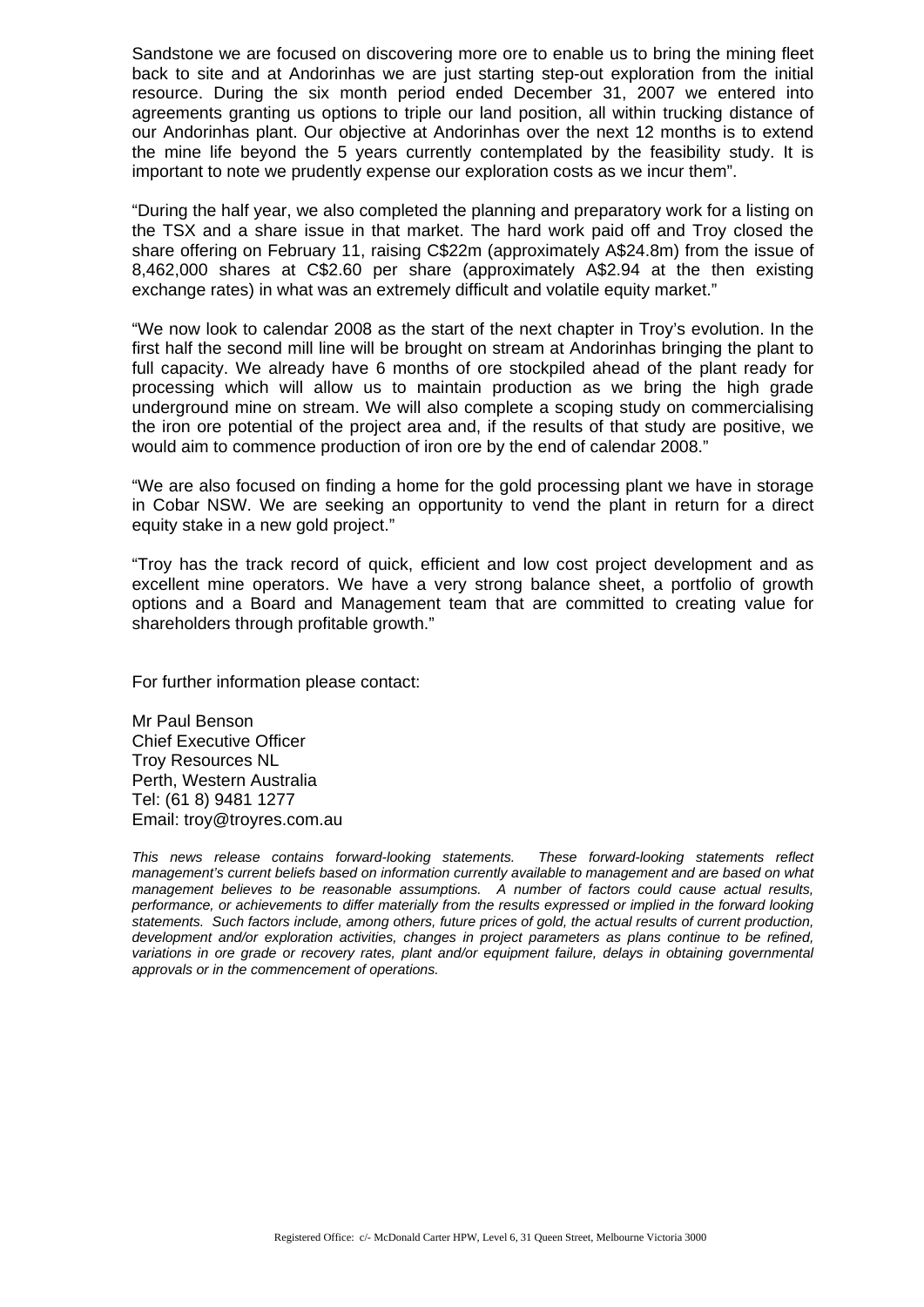



### **TROY RESOURCES NL ABN 33 006 243 750**

# **CONSOLIDATED FINANCIAL REPORT**

# **FOR THE HALF YEAR ENDED**

## **31 DECEMBER 2007**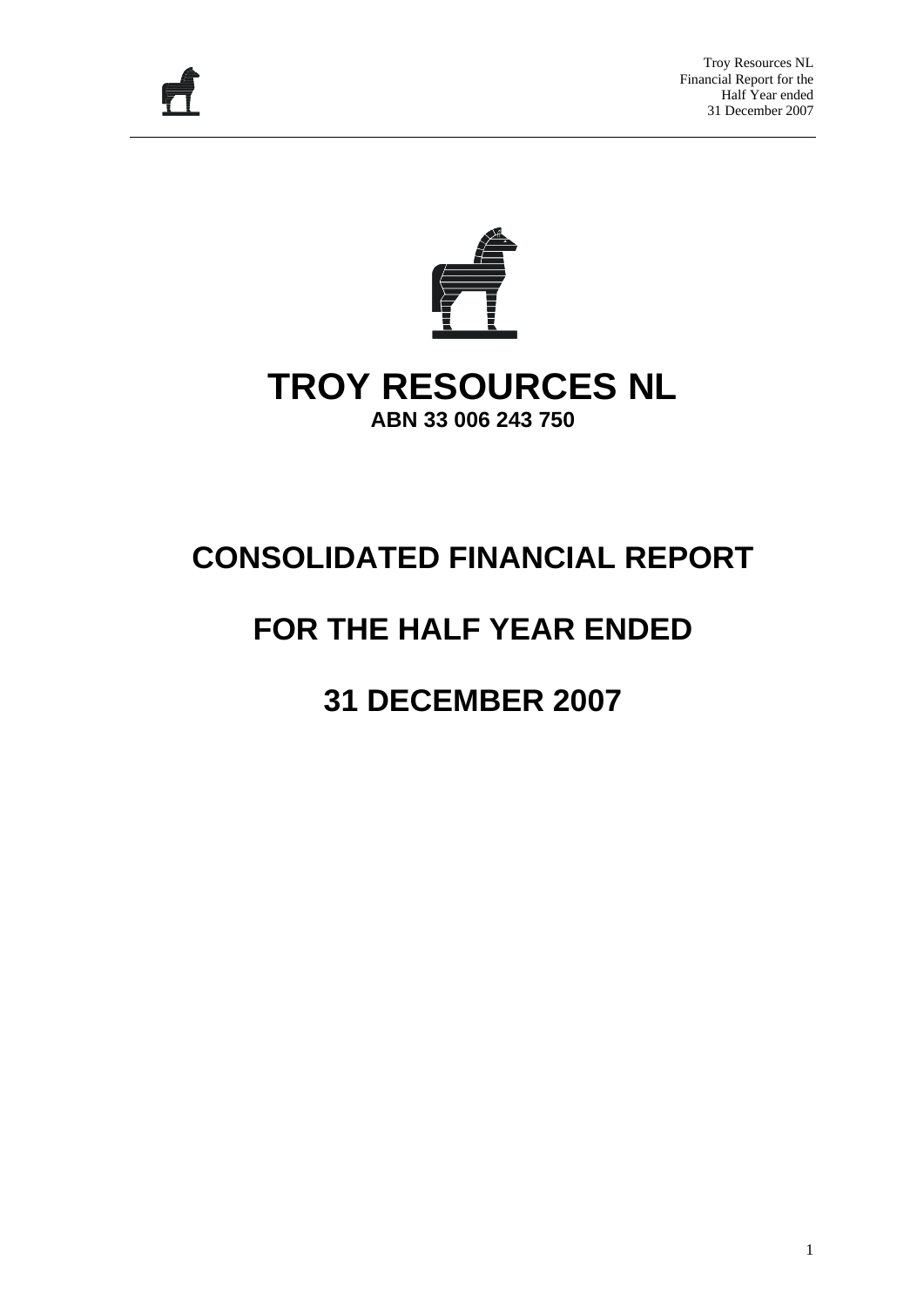

#### **TROY RESOURCES NL DIRECTORS' REPORT**

The Directors of Troy Resources NL submit herewith the financial report for the half-year ended 31 December 2007. In order to comply with the provisions of the Corporations Act 2001, the Directors report as follows:

#### **DIRECTORS**

The names of the Directors of the Company during and since the end of the half-year are:

- Mr J L C Jones, Non-Executive Chairman
- Mr P Benson, Chief Executive Officer (appointed 3 October 2007)
- Mr K K Nilsson, Director Operations
- Mr P A K Naylor, Non-Executive Director
- Dr D E Clarke, Non-Executive Director
- Mr J A S Dow, Non-Executive Director
- Mr T D McKeith, Non-Executive Director (formerly CEO and an Executive Director until 30 September 2007)

#### **REVIEW OF OPERATIONS**

#### **(a) Production and Sales**

Attributable group gold production for the half-year was 19,496 ounces (2006: 55,121 ounces) of gold on an equity basis. This production was made up of 18,051 ounces (2006: 46,911 ounces) from Sandstone and 1,445 ounces (2006: 8,210 ounces) from the Sertão operation in Brazil.

Production from Sertão (Troy 70%) was completed in August 2007 and the processing plant and associated equipment has been sold and relocated to Troy's 100% owned Andorinhas Project. (Refer to section (f) – Recent Developments below).

Production from Sandstone was significantly down due to poorer grades at the Lord Nelson and Lord Henry mines as they came to the end of their mine lives being August 2007 and December 2007 respectively, and lower throughput at the mill due to a significant increase in the extremely hard Lord Henry ore being processed. Stockpiled ore at Sandstone is expected to continue to be processed until at least December 2008.

Gold sales for the period were 24,888 ounces (2006: 51,087 ounces) on a consolidated basis giving total revenue of \$21,974,000 (2006: \$41,306,000).

#### **(b) Results**

The consolidated loss from ordinary activities before tax and minority interests for the December half-year was \$3,998,000 (2006: profit \$11,583,000). The net loss after tax and minority interests was \$5,416,000 (2006: profit \$7,288,000). Gold sales totalled \$21,974,000 down 47% from \$41,306,000 reported in the previous corresponding half year. The loss reported was after exploration expenditure expensed of \$3,260,000 (2006: \$4,549,000) and amortisation and depreciation charged of \$2,410,000 (2006: \$3,477,000).

Earnings per share on a fully diluted basis were (8.4) cents loss, compared with 12.6 cents profit in 2006 (restated for the bonus share issue in October 2007).

Total shareholders' equity increased to \$113,967,000 from \$110,443,000 as at 30 June 2007.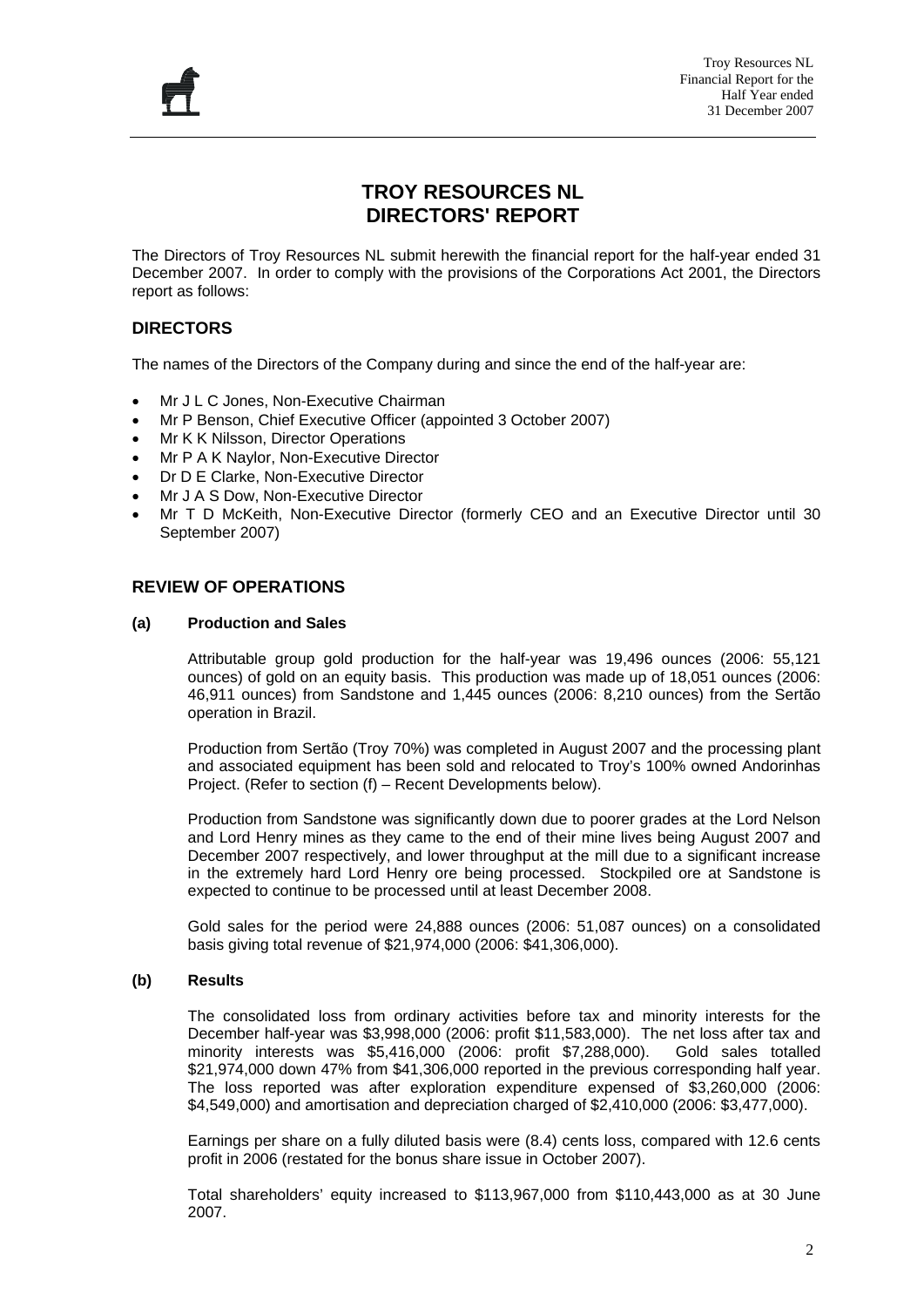

#### **(c) Dividends & Bonus Issue**

No interim dividend has been declared, but during the half-year, the final dividend for the 2006/07 financial year was declared and paid. This dividend comprised 7.5 cents per share fully franked and totalled \$4,738,000 in payments. A bonus share issue of 1 additional fully paid ordinary share for each 25 fully paid ordinary shares took effect on 8 October 2007. Partly paid shares participated in the bonus issue in proportion of their partly paid to fully paid amounts.

#### **(d) Exploration**

During the half-year \$3,260,000 (2006: \$4,549,000) was spent on exploration, predominantly in the Sandstone region of Western Australia and the Andorinhas region in Brazil. The major focus of exploration activity in the second half of the financial year will continue in these regions along with Mongolia.

#### **(e) Capital**

On 30 January 2008, the company lodged a prospectus in Canada raising C\$22.0 million (A\$24.8m) from the issue of 8,462,000 ordinary shares at C\$2.60 per share. The cash funds were received net of the agent fees on 14 February 2008.

#### **(f) Recent Developments**

**Commissioning of the Mill at the Andorinhas Gold Project commenced during December 2007.** In December 2006, Troy acquired the Andorinhas Gold Project in Brazil. The Sertäo project in Brazil treated its last ore in August 2007 and subsequently, the Mill and equipment were sold and transferred the 1,100 kilometers to the Andorinhas Gold project. The first gold from Andorinhas is expected to be sold in March 2008. Troy has entered into agreements **to potentially triple its land position at Andorinhas** with the intent of extending the mine life of the gold project beyond the current forecast of 5 years. Troy is also to complete a scoping study on commercialising the **iron ore potential of the Andorinhas project** and if the results of the study are positive would expect to commence production of iron ore by the end of calendar 2008.

#### **(g) Subsequent Events**

For details of significant events subsequent to balance date please refer to **Note 9** on page 14 of this Half-Year Financial Report.

#### **(h) Additional Information**

Additional information on the Company's activities during the half year is available on its web site at [www.try.com.au](http://www.try.com.au/). Information available includes the detailed quarterly activities report for the September and December 2007 periods, the 2007 Annual Report, Corporate Governance policies and other Company information and publications.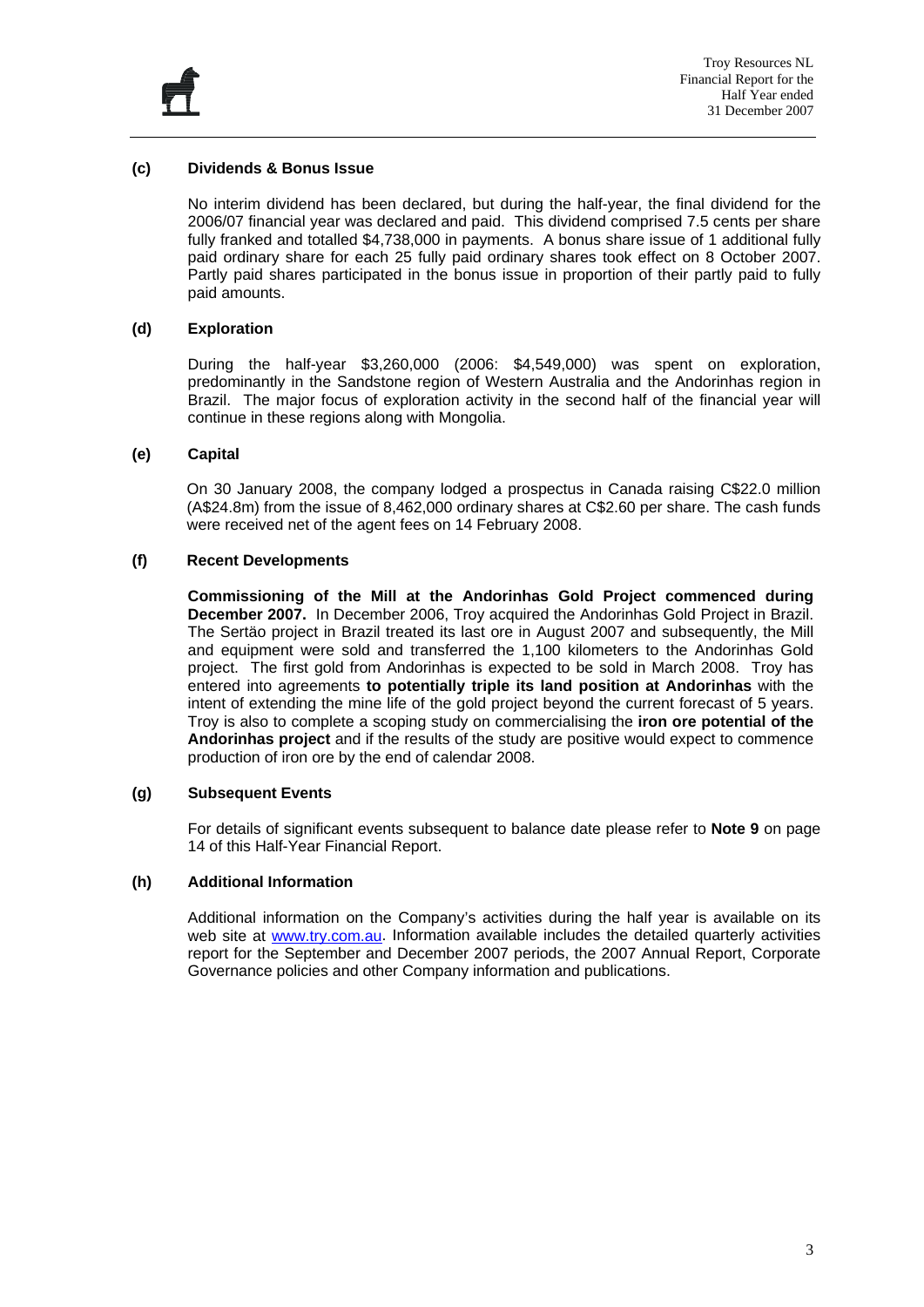

#### **INDEPENDENCE DECLARATION BY AUDITOR**

The auditor's independence declaration is included on page 5 of the Half-Year Financial Report.

#### **ROUNDING OFF OF AMOUNTS**

The Entity is an entity of the kind referred to in ASIC Class Order 98/0100, dated 10 July 1998, and in accordance with that Class Order amounts in the Directors' Report, and the Half Year Financial Report have been rounded off to the nearest thousand dollars, unless otherwise indicated.

Signed in accordance with a resolution of directors made pursuant to s.306 (3) of the Corporations Act 2001.

 $21 - 7$ 

**Mr Paul Benson**  Director and Chief Executive Officer 28 February 2008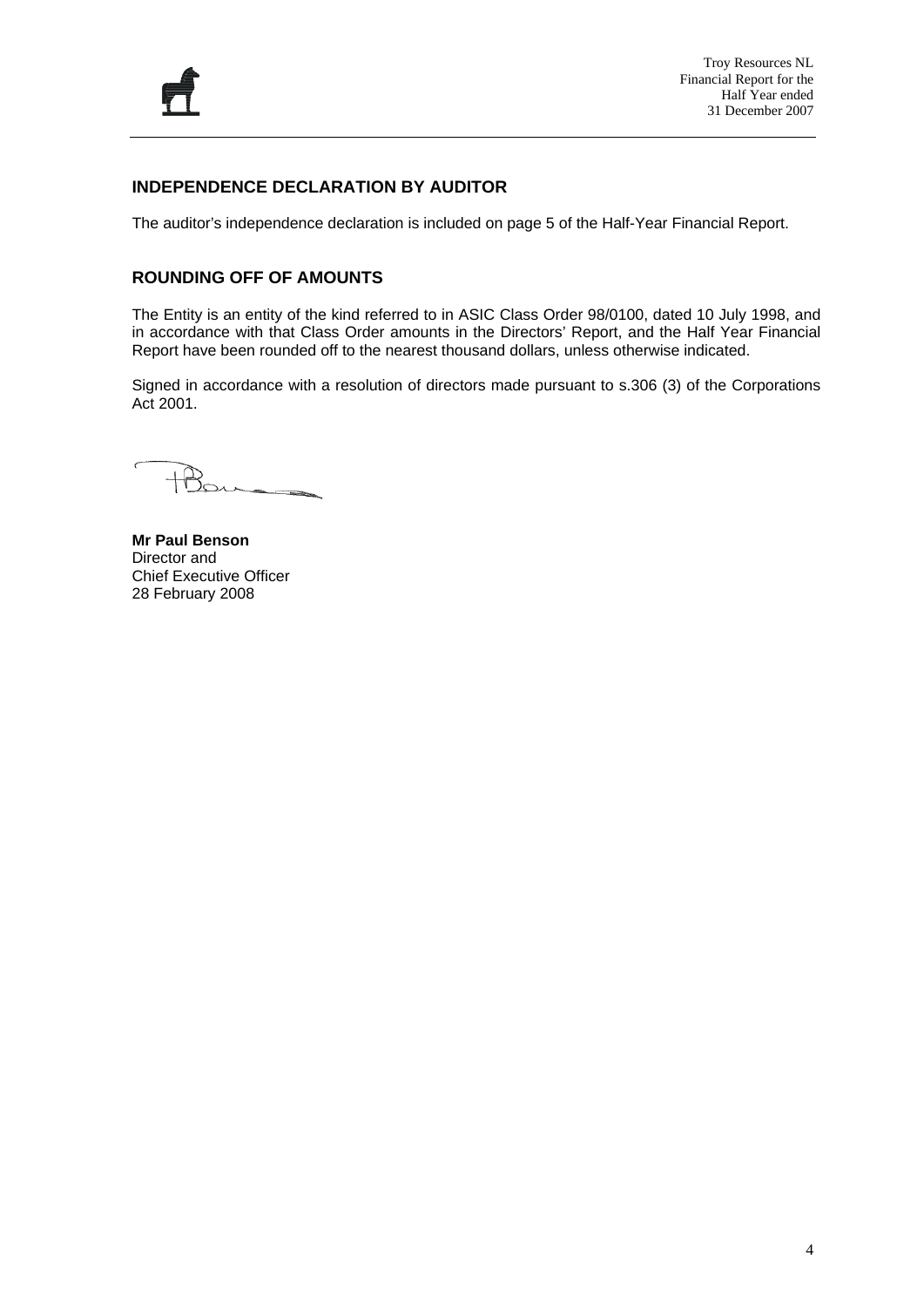# Deloitte.

Deloitte Touche Tohmatsu A.B.N. 74 490 121 060

Woodside Plaza 240 St Georges Terrace Perth WA 6000 GPO Box A46 Perth WA Australia

Tel: +61 (0) 8 9365 7000 Fax: +61 (0) 8 9365 7001 www.deloitte.com.au

Troy Resources NL The Board of Directors **Ground Floor** 44 Ord Street West Perth, WA 6005

28 February 2008

**Dear Board Members** 

#### **AUDITOR'S INDEPENDENCE DECLARATION TO TROY RESOURCES NL**

In accordance with section 307C of the Corporations Act 2001, I am pleased to provide the following declaration of independence to the directors of Troy Resources NL.

As lead audit partner for the review of the financial statements of Troy Resources NL for the half-year ended 31 December 2007, I declare that to the best of my knowledge and belief, the only contraventions of:

- (i) the auditor independence requirements of the Corporations Act 2001 in relation to the review; and
- (ii) any applicable code of professional conduct in relation to the review.

Yours sincerely

Depitte Toward Tahmatsus

DELOITTE TOUCHE TOHMATSU

Tree

**Ross Jerrard** Partner Chartered Accountant

Liability limited by a scheme approved under Professional Standards Legislation.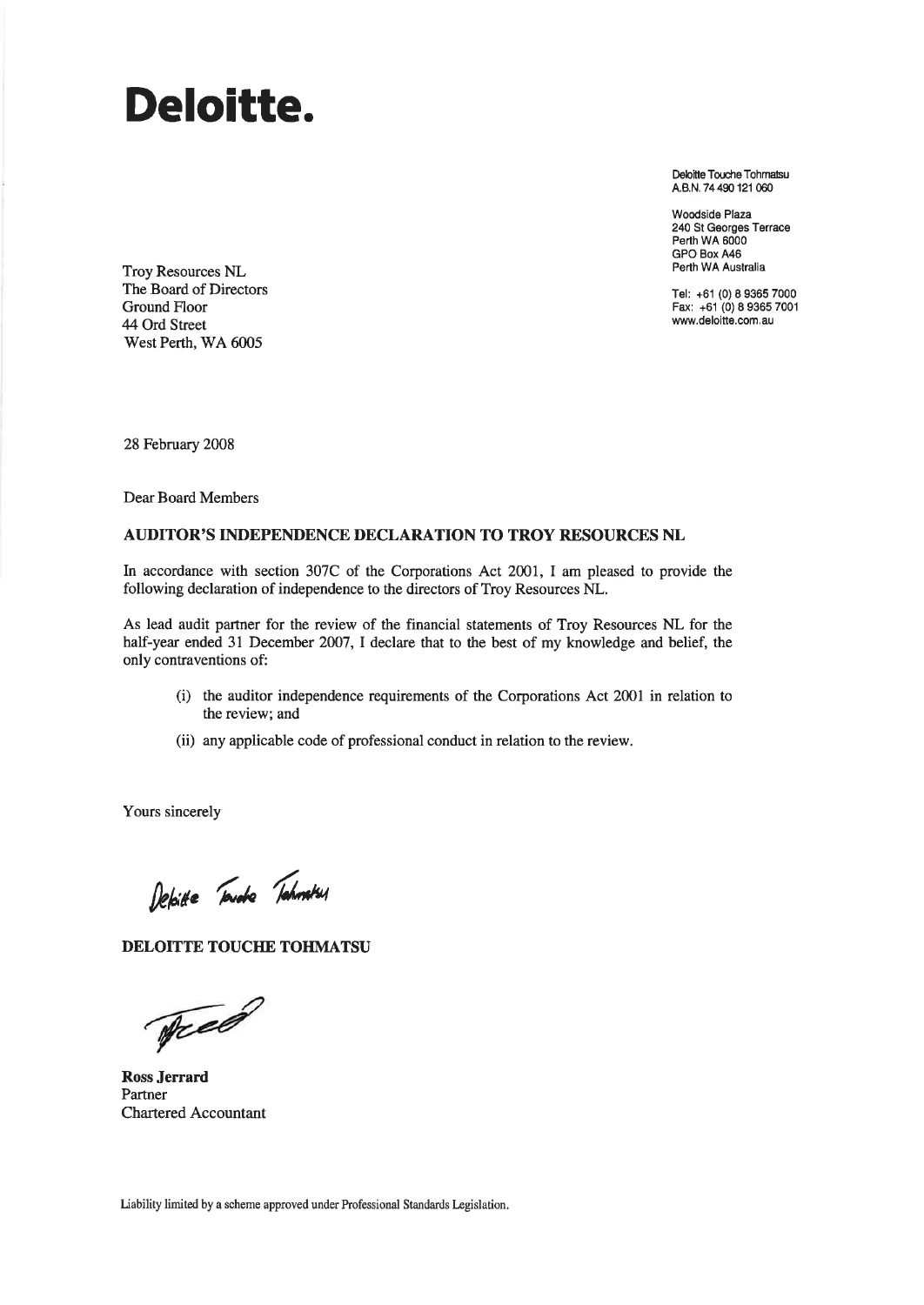

#### **Condensed Consolidated Income Statement for the Half Year ended 31 December 2007**

|                                                      |                | <b>Consolidated</b>    |                  |
|------------------------------------------------------|----------------|------------------------|------------------|
|                                                      |                | <b>Half Year</b>       | <b>Half Year</b> |
|                                                      |                | <b>Ended</b><br>31 Dec | Ended<br>31 Dec  |
|                                                      | <b>Notes</b>   | 2007                   | 2006             |
|                                                      |                | (\$'000)               | (\$'000)         |
|                                                      |                |                        |                  |
| Revenue (gold sales)                                 | $\overline{2}$ | 21,974                 | 41,306           |
| Cost of sales                                        |                | (18, 766)              | (23, 029)        |
| <b>Gross Profit</b>                                  |                | 3,208                  | 18,277           |
| Other Income                                         | $\overline{2}$ | 1,157                  | 1,812            |
| <b>Exploration expenses</b>                          | 3              | (3, 260)               | (4, 549)         |
| Administration expenses                              |                | (4, 722)               | (3,785)          |
| <b>Corporate Expenses</b>                            | 3<br>3         | (345)                  | (122)            |
| Finance costs                                        |                | (36)                   | (50)             |
| (Loss) / Profit before tax                           |                | (3,998)                | 11,583           |
| Income tax expense                                   |                | (775)                  | (3,996)          |
| (Loss) / Profit for the period                       |                | (4, 773)               | 7,587            |
| Profit attributable to minority interests            |                | (643)                  | (299)            |
| (Loss) / Profit Attributable to Members              |                |                        |                  |
| of the Parent Entity                                 |                | (5, 416)               | 7,288            |
| (Loss) / Earnings Per Share                          |                |                        |                  |
| Basic (cents per share)<br>Diluted (cents per share) |                | (8.4)<br>(8.4)         | 12.6<br>12.6     |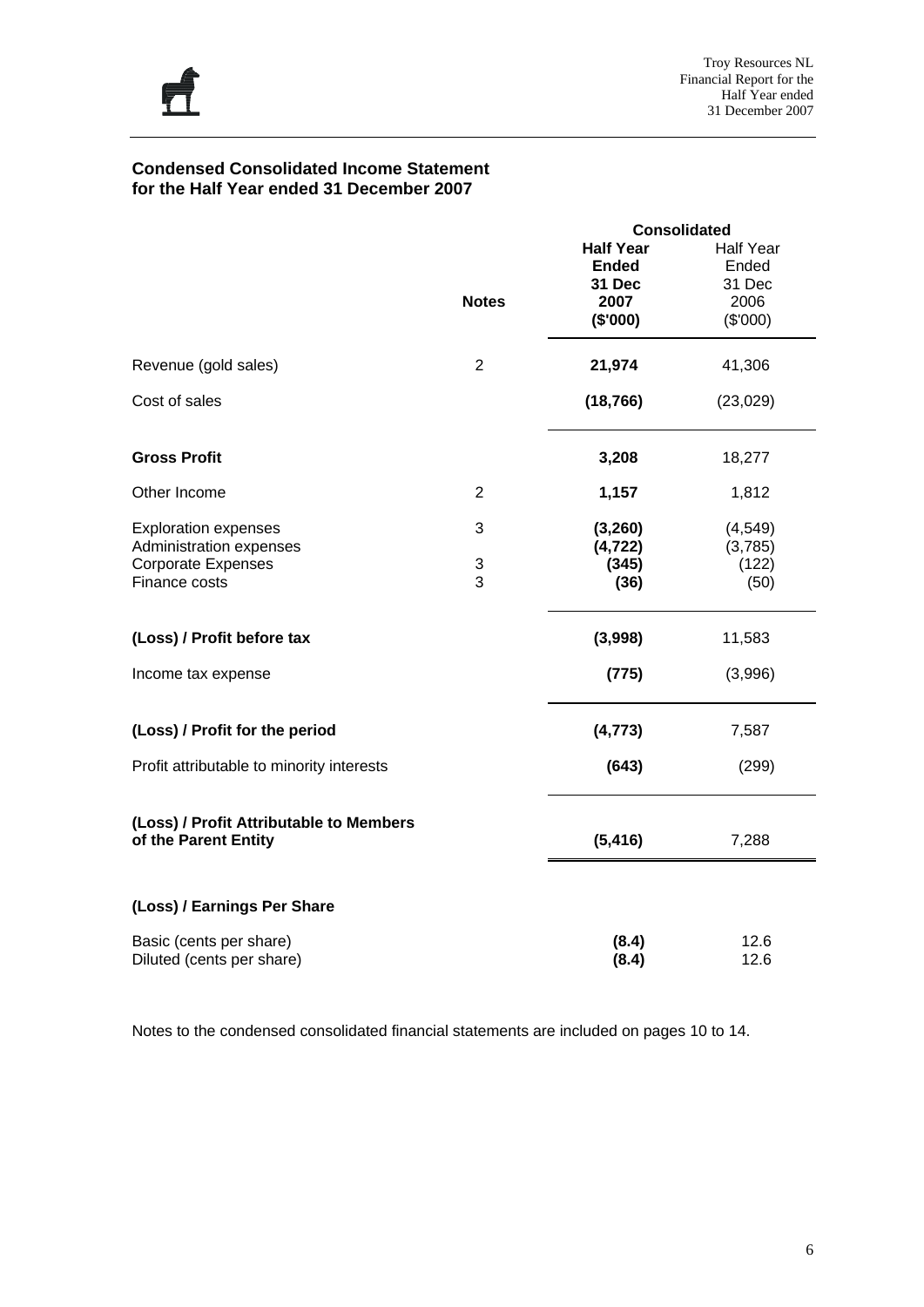

#### **Condensed Consolidated Balance Sheet as at 31 December 2007**

|                                      | <b>Consolidated</b> |          |  |  |  |
|--------------------------------------|---------------------|----------|--|--|--|
|                                      | 31 Dec              | 30 June  |  |  |  |
|                                      | 2007                | 2007     |  |  |  |
|                                      | (\$'000)            | (\$'000) |  |  |  |
| <b>CURRENT ASSETS</b>                |                     |          |  |  |  |
| Cash and cash equivalents            | 12,404              | 47,303   |  |  |  |
| Trade and other receivables          | 2,960               |          |  |  |  |
|                                      |                     | 1,469    |  |  |  |
| Other financial assets               | 3,841               | 6,637    |  |  |  |
| Inventories                          | 11,022              | 8,583    |  |  |  |
| <b>TOTAL CURRENT ASSETS</b>          | 30,227              | 63,992   |  |  |  |
|                                      |                     |          |  |  |  |
| <b>NON-CURRENT ASSETS</b>            |                     |          |  |  |  |
| Property, plant and equipment        | 45,973              | 32,237   |  |  |  |
| Exploration and evaluation           | 478                 | 477      |  |  |  |
| Other financial assets               | 53,803              | 39,925   |  |  |  |
| Deferred equity raising costs        | 979                 |          |  |  |  |
| Deferred tax assets                  | 1,776               | 984      |  |  |  |
|                                      |                     |          |  |  |  |
| <b>TOTAL NON-CURRENT ASSETS</b>      | 103,009             | 73,623   |  |  |  |
| <b>TOTAL ASSETS</b>                  | 133,236             | 137,615  |  |  |  |
| <b>CURRENT LIABILITIES</b>           |                     |          |  |  |  |
|                                      |                     |          |  |  |  |
| Trade and other payables             | 7,841               | 4,950    |  |  |  |
| Current tax payables                 | 305                 | 8,983    |  |  |  |
| Dividends payable                    | 77                  | 47       |  |  |  |
| Provisions                           | 2,592               | 3,031    |  |  |  |
| Other financial liabilities          |                     | 1,167    |  |  |  |
| <b>TOTAL CURRENT LIABILITIES</b>     | 10,815              | 18,178   |  |  |  |
| <b>NON-CURRENT LIABILITIES</b>       |                     |          |  |  |  |
| Deferred tax liabilities             | 7,601               | 8,123    |  |  |  |
|                                      |                     |          |  |  |  |
| Provisions                           | 853                 | 871      |  |  |  |
| <b>TOTAL NON-CURRENT LIABILITIES</b> | 8,454               | 8,994    |  |  |  |
| <b>TOTAL LIABILITIES</b>             | 19,269              | 27,172   |  |  |  |
| <b>NET ASSETS</b>                    | 113,967             | 110,443  |  |  |  |
| <b>EQUITY</b>                        |                     |          |  |  |  |
| <b>Issued capital</b>                | 45,175              | 45,162   |  |  |  |
| Reserves                             | 29,182              | 15,327   |  |  |  |
| Retained earnings                    | 38,520              | 48,674   |  |  |  |
|                                      |                     |          |  |  |  |
| Parent interest                      | 112,877             | 109,163  |  |  |  |
| Minority interest                    | 1,090               | 1,280    |  |  |  |
| <b>TOTAL EQUITY</b>                  | 113,967             | 110,443  |  |  |  |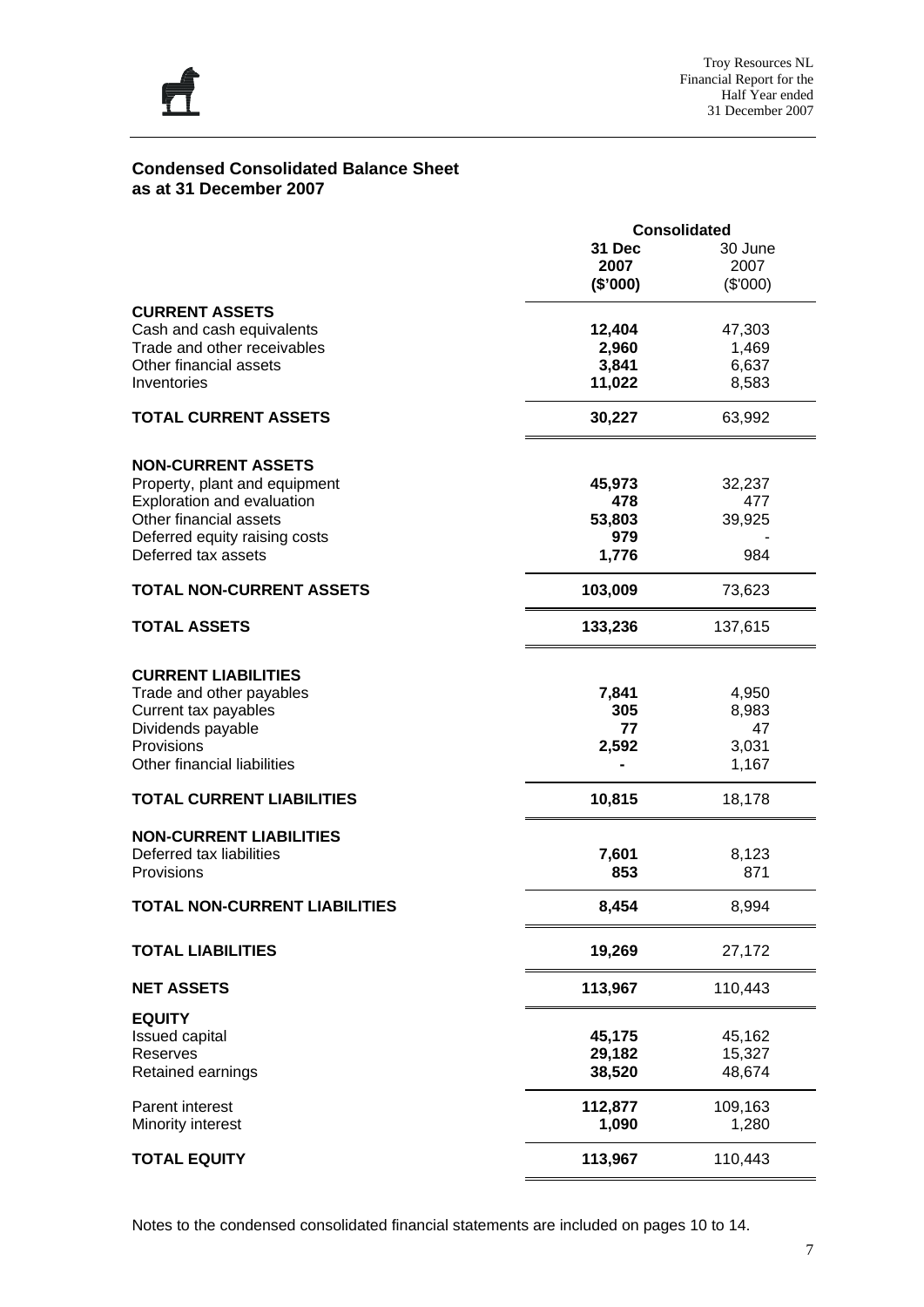#### **Condensed Consolidated Statement of Changes in Equity for the Half Year ended 31 December 2007**

|                                                                | Share<br>Capital | Investment<br>Revaluation<br>Reserve | Share Based<br>Payment<br>Reserve | Foreign<br>Currency<br>Translation<br>Reserve | Retained<br>Earnings | Attributable to<br><b>Equity Holder</b><br>of Parent | Minority<br>Interest | <b>TOTAL</b> |
|----------------------------------------------------------------|------------------|--------------------------------------|-----------------------------------|-----------------------------------------------|----------------------|------------------------------------------------------|----------------------|--------------|
|                                                                | (\$,000)         | (\$,000)                             | (\$,000)                          | (\$,000)                                      | (\$,000)             | (\$,000)                                             | (\$,000)             | (\$,000)     |
| Balance at 1 July 2006                                         | 23,442           | 341                                  | 1,051                             | 1,804                                         | 32,453               | 59,091                                               | 1,952                | 61,043       |
| Changes in fair value of available-for-sale assets, net of tax |                  | 370                                  |                                   |                                               |                      | 370                                                  |                      | 370          |
| Exchange differences on translation of Foreign Operations      |                  |                                      | $\blacksquare$                    | (194)                                         |                      | (194)                                                | (105)                | (299)        |
| Profit for the period                                          |                  |                                      |                                   |                                               | 7,288                | 7,288                                                | 299                  | 7,587        |
| Total recognised income and expense for the half year          | $\blacksquare$   | 370                                  | $\blacksquare$                    | (194)                                         | 7,288                | 7,464                                                | 194                  | 7,658        |
| Issue of fully paid shares on conversion of options            | 191              |                                      | (93)                              |                                               |                      | 98                                                   |                      | 98           |
| Partly paid shares converted to ordinary fully paid shares     | 5                |                                      |                                   |                                               |                      | 5                                                    |                      | 5            |
| Share-based payments                                           |                  |                                      | 342                               |                                               |                      | 342                                                  |                      | 342          |
| Dividends payable / paid                                       |                  |                                      |                                   |                                               | (3, 913)             | (3,913)                                              |                      | (3,913)      |
| Balance at 31 December 2006                                    | 23,638           | 711                                  | 1,300                             | 1,610                                         | 35,828               | 63,087                                               | 2,146                | 65,233       |
| Balance at 1 July 2007                                         | 45,162           | 11,707                               | 1,325                             | 2,295                                         | 48,674               | 109,163                                              | 1,280                | 110,443      |
| Changes in fair value of available-for-sale assets, net of tax |                  | 12,142                               |                                   |                                               |                      | 12,142                                               |                      | 12,142       |
| Exchange differences on translation of Foreign Operations      |                  |                                      | $\overline{\phantom{a}}$          | 1,767                                         |                      | 1,767                                                | (186)                | 1,581        |
| Profit / (Loss) for the period                                 | $\blacksquare$   |                                      | $\overline{\phantom{a}}$          | $\blacksquare$                                | (5, 416)             | (5, 416)                                             | 643                  | (4, 773)     |
| Total recognised income and expense for the half year          | $\sim$           | 12,142                               |                                   | 1,767                                         | (5, 416)             | 8,493                                                | 457                  | 8,950        |
| Issue of fully paid shares on conversion of options            | 790              |                                      | (250)                             |                                               |                      | 540                                                  |                      | 540          |
| Partly paid shares converted to ordinary fully paid shares     | 190              |                                      |                                   |                                               |                      | 190                                                  |                      | 190          |
| Share Buy-back                                                 | (967)            |                                      |                                   |                                               |                      | (967)                                                |                      | (967)        |
| Share-based payments                                           |                  |                                      | 196                               |                                               |                      | 196                                                  |                      | 196          |
| Dividends payable / paid                                       |                  |                                      |                                   |                                               | (4,738)              | (4,738)                                              | (647)                | (5, 385)     |
| <b>Balance at 31 December 2007</b>                             | 45,175           | 23,849                               | 1,271                             | 4,062                                         | 38,520               | 112,877                                              | 1,090                | 113,967      |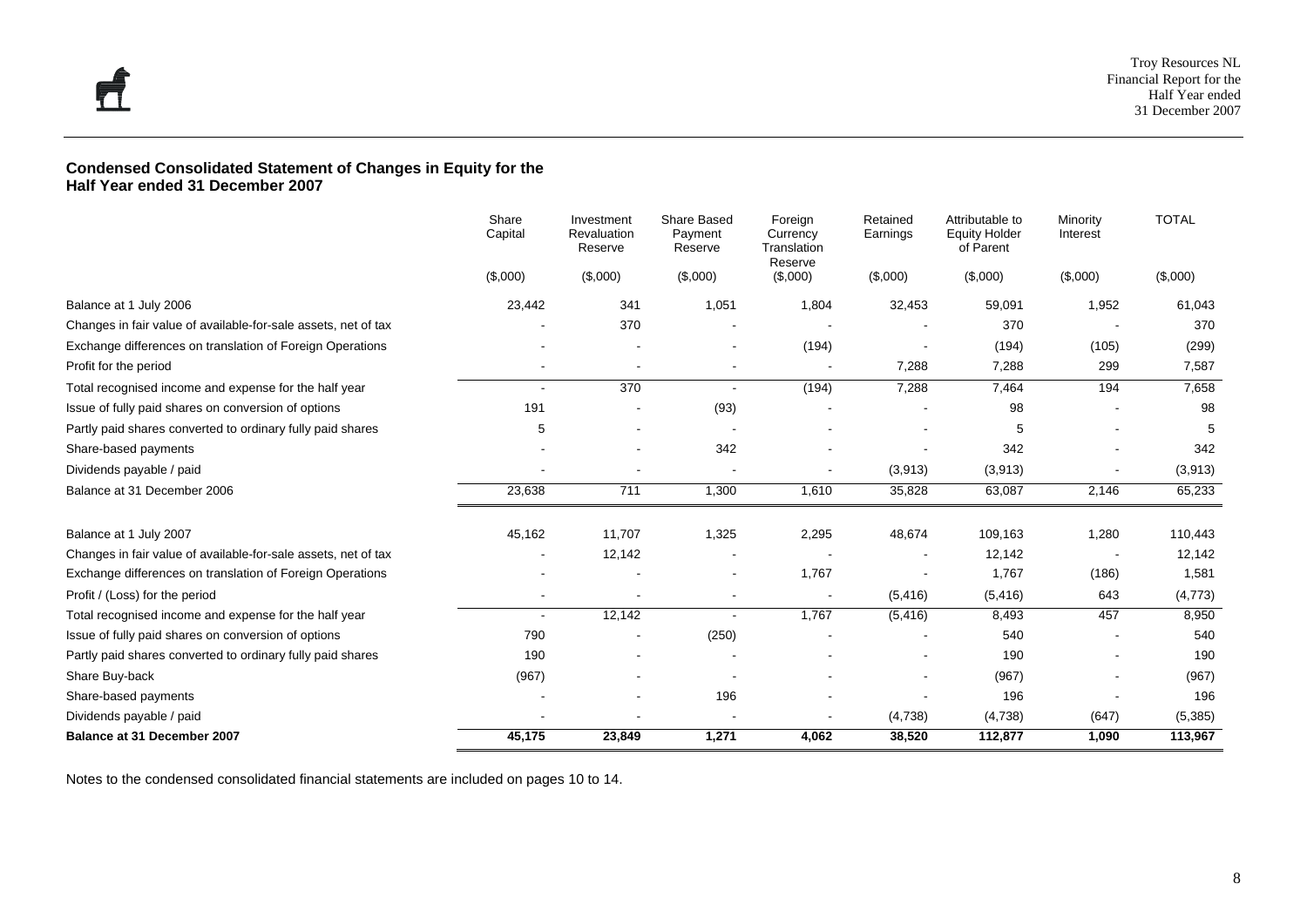

#### **Condensed Consolidated Statement of Cash Flows for the Half Year ended 31 December 2007**

|                                                     |             |                  | <b>Consolidated</b> |
|-----------------------------------------------------|-------------|------------------|---------------------|
|                                                     |             | <b>Half Year</b> | <b>Half Year</b>    |
|                                                     |             | <b>Ended</b>     | Ended               |
|                                                     |             | 31 Dec           | 31 Dec              |
|                                                     | <b>Note</b> | 2007             | 2006                |
|                                                     |             |                  |                     |
|                                                     |             | (\$'000)         | (\$'000)            |
|                                                     |             |                  |                     |
| <b>CASHFLOWS FROM OPERATING ACTIVITIES</b>          |             |                  |                     |
| Receipts from customers                             |             | 23,735           | 41,339              |
| Payments to suppliers and employees                 |             | (29, 489)        | (25, 924)           |
| Income taxes paid                                   |             | (10, 360)        | (1,400)             |
| Interest paid                                       |             | (8)              | (50)                |
| <b>NET CASH (USED IN) / PROVIDED BY</b>             |             |                  |                     |
| <b>OPERATING ACTIVITIES</b>                         |             | (16, 122)        | 13,965              |
|                                                     |             |                  |                     |
|                                                     |             |                  |                     |
| <b>CASHFLOWS FROM INVESTING ACTIVITIES</b>          |             |                  |                     |
| Payments for purchase of tenements                  |             |                  | (89)                |
| Payments for property, plant and equipment          |             | (14, 858)        | (1, 518)            |
| Payments for purchase of investment securities      |             |                  | (76)                |
| Payments for purchase of subsidiary                 |             |                  |                     |
| (net of cash acquired)                              | 8           |                  | (11, 587)           |
| Proceeds from sale of property, plant and equipment |             | 476              |                     |
| Proceeds from sale of investment securities         |             | 313              | 123                 |
| Interest received                                   |             | 973              | 1,049               |
|                                                     |             |                  |                     |
| <b>NET CASH USED IN</b>                             |             |                  |                     |
| <b>INVESTING ACTIVITIES</b>                         |             | (13,096)         | (12,098)            |
|                                                     |             |                  |                     |
|                                                     |             |                  |                     |
| <b>CASHFLOWS FROM FINANCING ACTIVITIES</b>          |             |                  |                     |
| Proceeds from issues of shares                      |             | 730              | 103                 |
| Payments for share buy-backs                        |             | (967)            |                     |
| Dividends paid: - parent shareholders               |             | (4,708)          | (3,864)             |
| - minority interests                                |             | (647)            |                     |
| Deferred Equity raising costs                       |             | (257)            |                     |
|                                                     |             |                  |                     |
| <b>NET CASH USED IN</b>                             |             |                  |                     |
| <b>FINANCING ACTIVITIES</b>                         |             | (5,849)          | (3,761)             |
|                                                     |             |                  |                     |
|                                                     |             |                  |                     |
| Net decrease in cash and cash equivalents           |             | (35,067)         | (1,894)             |
| Cash and cash equivalents at the beginning of       |             |                  |                     |
| the period                                          |             | 47,303           | 33,397              |
| Effects of exchange rate changes on the balance     |             |                  |                     |
| of cash held in foreign currencies                  |             | 168              | (341)               |
| Cash and cash equivalents at the end of the period  |             | 12,404           | 31,162              |
|                                                     |             |                  |                     |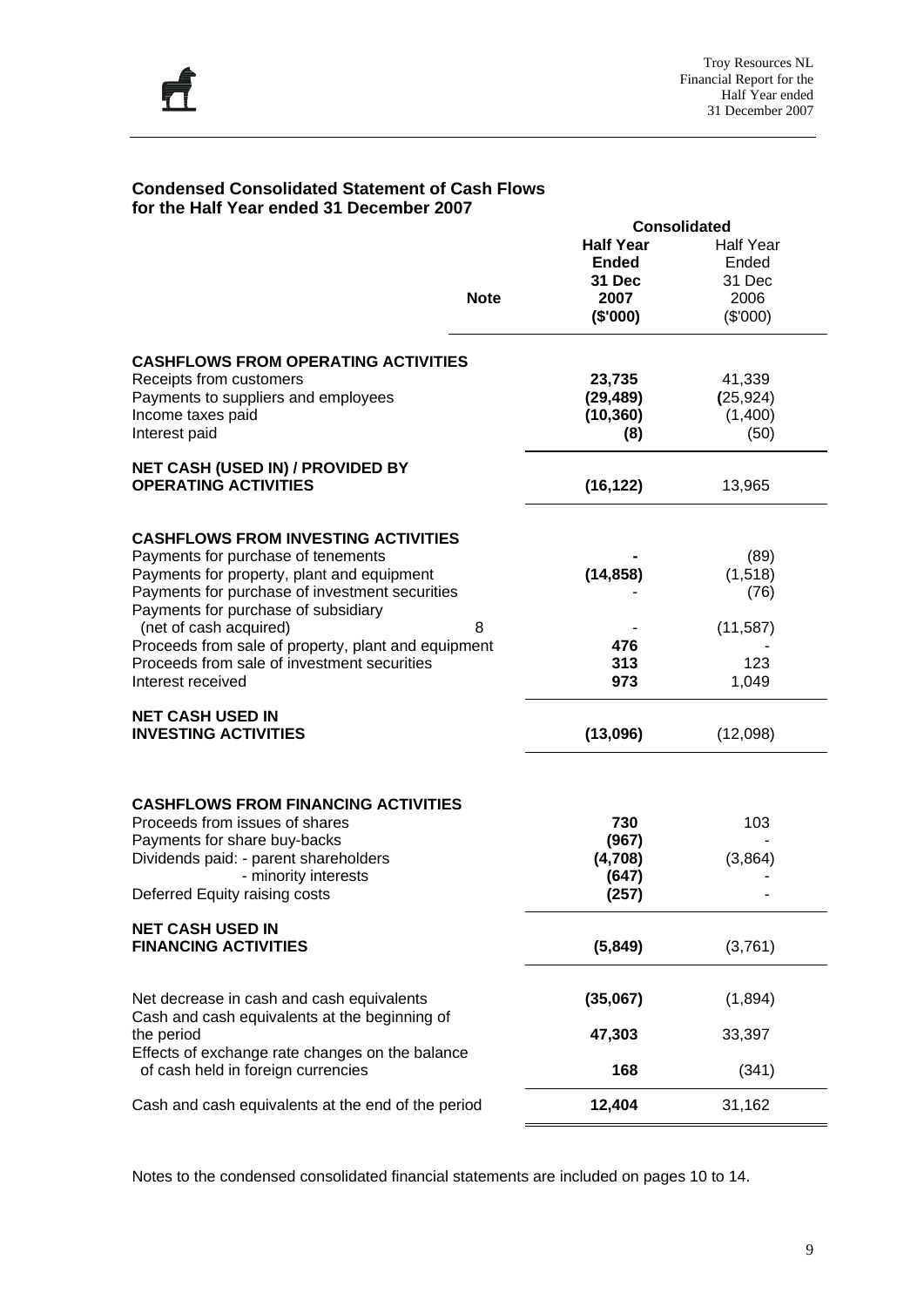

#### **TROY RESOURCES NL AND CONTROLLED ENTITIES Notes to the Condensed Consolidated Financial Statements for the Half Year ended 31 December 2007**

#### **1. Significant accounting policies**

#### **Statement of compliance**

The Half Year report is a general purpose financial report prepared in accordance with the AASB 134 'Interim Financial Reporting'. Compliance with AASB 134 ensures compliance with International Financial Reporting Standard IAS 34 'Interim Financial Reporting'. The Half Year financial report does not include notes of the type normally included in an annual financial report and should be read in conjunction with the most recent annual financial report.

#### **Basis of preparation**

 The condensed consolidated financial statements have been prepared on the basis of historical cost, except for the revaluation of certain non-current assets and financial instruments. Cost is based on the fair values of the consideration given in exchange for assets. All amounts are presented in Australian dollars, unless otherwise noted.

 The accounting policies and methods of computation adopted in the preparation of this half year financial report are consistent with those adopted and disclosed in the company's 2007 annual financial report for the financial year ended 30 June 2007.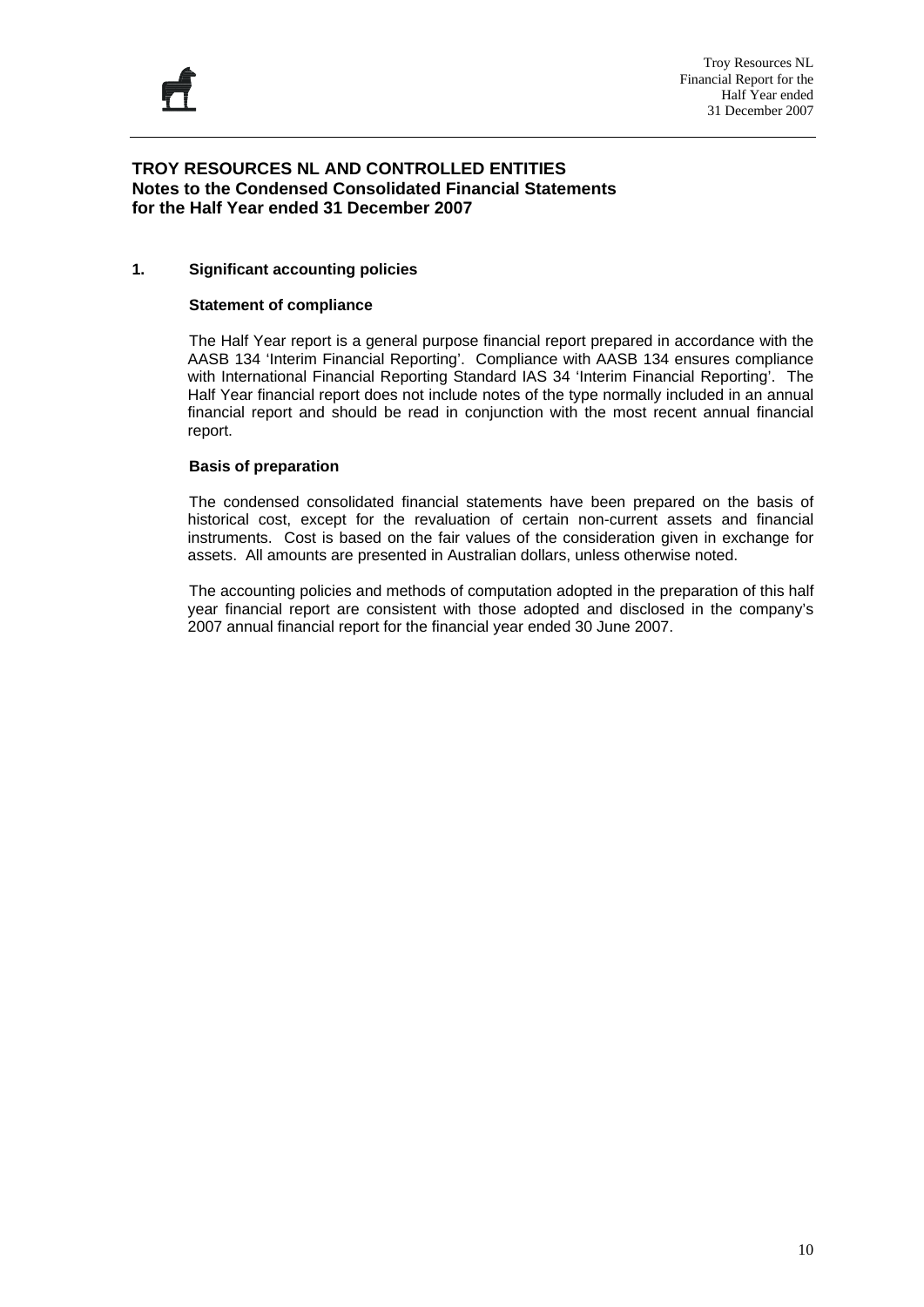

|    |                                                                                                                        | <b>Consolidated</b><br><b>Half Year ended</b> |                            |
|----|------------------------------------------------------------------------------------------------------------------------|-----------------------------------------------|----------------------------|
|    |                                                                                                                        | 31 Dec<br>2007<br>(\$'000)                    | 31 Dec<br>2006<br>(\$'000) |
| 2. | <b>Revenue</b>                                                                                                         |                                               |                            |
|    | Gold sales                                                                                                             | 21,974                                        | 41,306                     |
|    |                                                                                                                        | 21,974                                        | 41,306                     |
|    | Other Income<br>Interest revenue from:                                                                                 |                                               |                            |
|    | <b>Non-Related Parties</b>                                                                                             | 990                                           | 1,049                      |
|    | Gain on sale of plant & equipment<br>Change in fair value of financial                                                 | 40                                            |                            |
|    | assets through profit & loss                                                                                           | (54)                                          | 318                        |
|    | Net Foreign exchange gains                                                                                             | 11                                            | 50                         |
|    | Other                                                                                                                  | 170                                           | 395                        |
|    |                                                                                                                        | 1,157                                         | 1,812                      |
| 3. | <b>Expenses</b>                                                                                                        |                                               |                            |
|    | <b>Exploration expenses</b>                                                                                            | 3,260                                         | 4,549                      |
|    | <b>Borrowing Costs</b>                                                                                                 | 36                                            | 50                         |
|    | Depreciation of plant and equipment                                                                                    |                                               |                            |
|    | - Cost of sales<br>- Administration expenses                                                                           | 1,333<br>301                                  | 1,073<br>151               |
|    |                                                                                                                        | 1,634                                         | 1,224                      |
|    | Amortisation of mining properties<br>Government royalties                                                              | 776<br>446                                    | 2,253<br>956               |
|    | <b>Corporate Expenses</b><br>Share based payments<br><b>TSX Listing costs</b><br>Loss on sale of investment securities | 196<br>146<br>3                               | 342                        |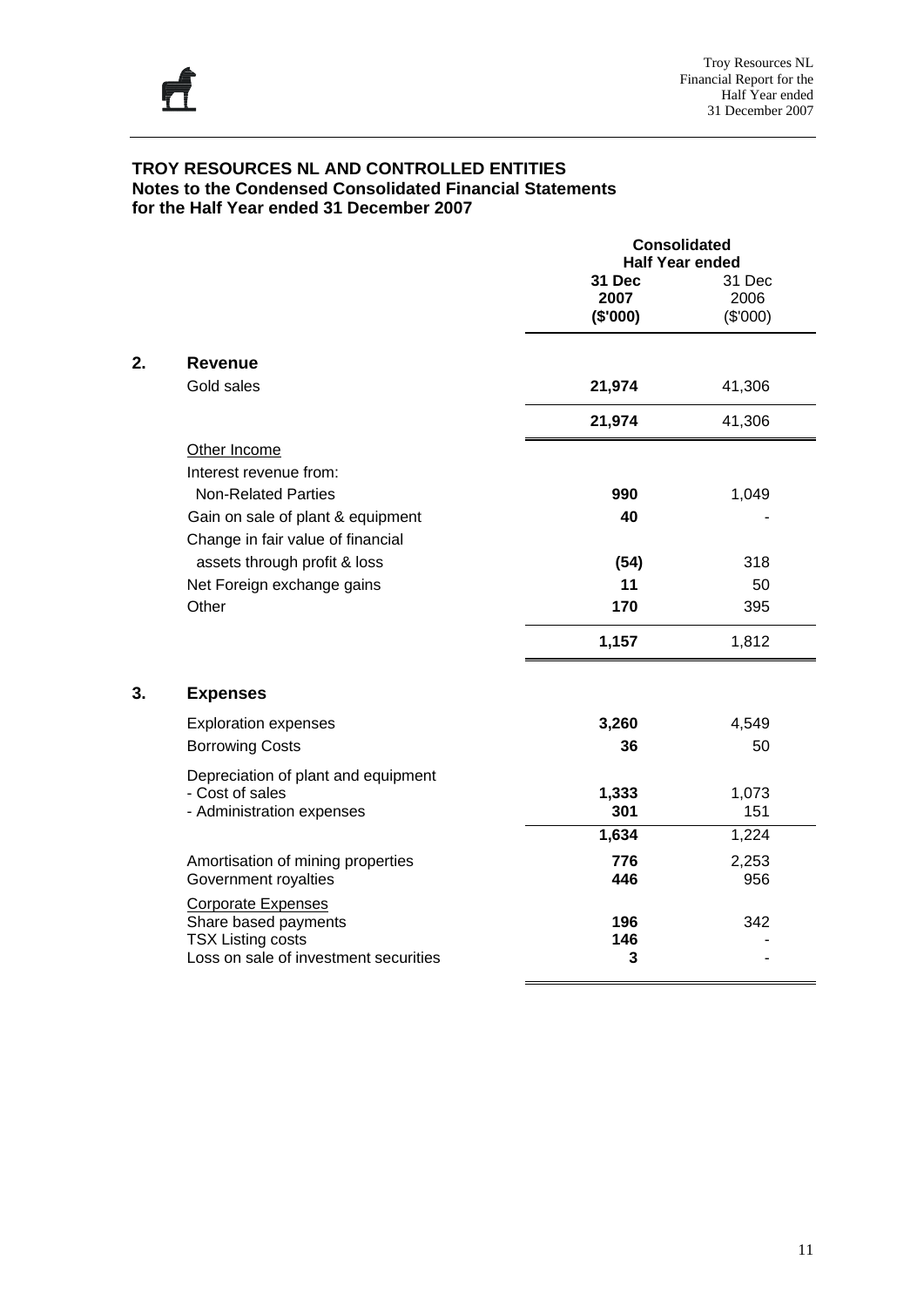

|    |                                                                                                          | <b>Consolidated</b><br><b>Half Year ended</b><br>31 Dec<br>31 Dec<br>2006<br>2007<br>(\$'000)<br>(\$'000) |       |  |  |  |
|----|----------------------------------------------------------------------------------------------------------|-----------------------------------------------------------------------------------------------------------|-------|--|--|--|
| 4. | <b>Dividends</b>                                                                                         |                                                                                                           |       |  |  |  |
|    | Dividends provided for:<br>Final Dividend of 7.5 cents per share<br>fully franked paid on 8 October 2007 | 4,738                                                                                                     |       |  |  |  |
|    | Final Dividend of 7.0 cents per share<br>fully franked paid on 16 October 2006                           |                                                                                                           | 3,913 |  |  |  |
|    |                                                                                                          | 4,738                                                                                                     | 3,913 |  |  |  |

#### **5. Equity Securities Issued**

|                                                                                                                                                              | <b>Half Year ended</b><br>31 Dec<br>2007<br><b>Shares</b><br>(000) | 31 Dec<br>2006<br><b>Shares</b><br>(000) | <b>Half Year ended</b><br>31 Dec<br>2007<br>(\$'000) | 31 Dec<br>2006<br>(\$'000) |
|--------------------------------------------------------------------------------------------------------------------------------------------------------------|--------------------------------------------------------------------|------------------------------------------|------------------------------------------------------|----------------------------|
| Issues of ordinary shares during the<br>period:<br>Exercise of options<br>Conversion of partly paid shares<br>Share buy-back<br>Bonus share issue (1 for 25) | 242<br>476"<br>(348)<br>2,436                                      | 76<br>$13^{#}$                           | 790<br>190<br>(967)                                  | 191<br>5                   |
|                                                                                                                                                              | 2,806                                                              | 89                                       | 13                                                   | 196                        |

# Reduction in equivalent number of partly paid shares.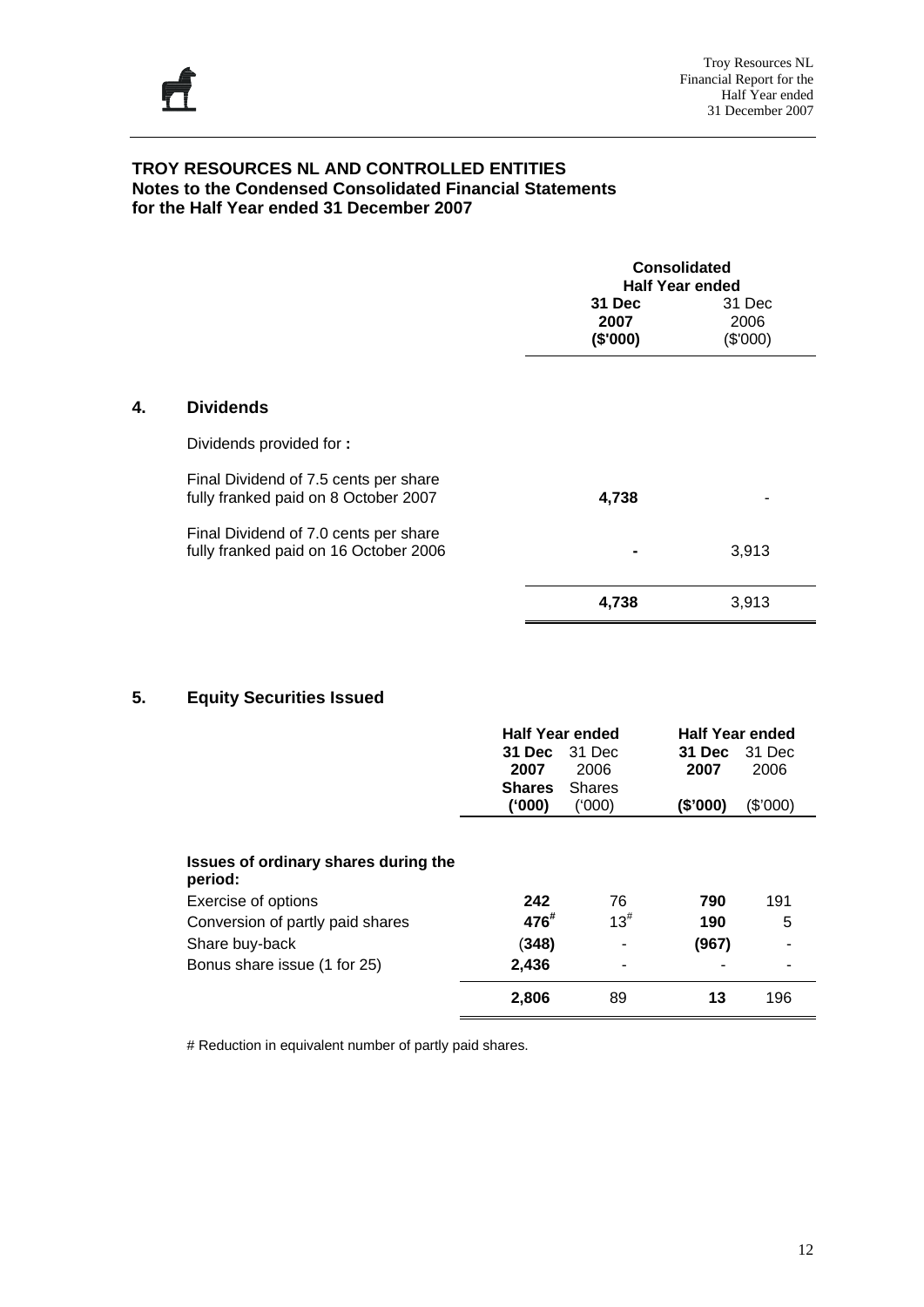#### **Note 6: Segment Information:**

The Consolidated Entity is involved in only one industry, namely mining and exploration with activities in Australia, South America, Asia and Europe during the year.

|                                                          |                              | <b>Australia</b>      |                              | Asia                           | <b>South America</b>         |                       |                              | <b>Europe</b>            |                              | Elimination              |                              | <b>Consolidated</b>   |
|----------------------------------------------------------|------------------------------|-----------------------|------------------------------|--------------------------------|------------------------------|-----------------------|------------------------------|--------------------------|------------------------------|--------------------------|------------------------------|-----------------------|
| <b>SEGMENT INFORMATION: GEOGRAPHIC</b><br><b>SEGMENT</b> | <b>Dec</b><br>2007<br>\$'000 | Dec<br>2006<br>\$'000 | <b>Dec</b><br>2007<br>\$'000 | Dec<br>2006<br>$$^{\prime}000$ | <b>Dec</b><br>2007<br>\$'000 | Dec<br>2006<br>\$'000 | <b>Dec</b><br>2007<br>\$'000 | Dec<br>2006<br>\$'000    | <b>Dec</b><br>2007<br>\$'000 | Dec<br>2006<br>\$'000    | <b>Dec</b><br>2007<br>\$'000 | Dec<br>2006<br>\$'000 |
| <b>REVENUE</b>                                           |                              |                       |                              |                                |                              |                       |                              |                          |                              |                          |                              |                       |
| <b>External sales</b>                                    | 17,921                       | 32,174                | $\blacksquare$               | $\overline{\phantom{a}}$       | 4,053                        | 9,132                 | Ξ.                           |                          |                              | $\overline{\phantom{a}}$ | 21,974                       | 41,306                |
| Other revenue                                            | 2,156                        |                       | $\blacksquare$               | $\overline{\phantom{a}}$       |                              |                       | $\blacksquare$               | $\overline{\phantom{a}}$ | (2, 156)                     | $\overline{\phantom{a}}$ |                              |                       |
| Total segment revenue                                    | 20,077                       | 32,174                | $\overline{\phantom{a}}$     | $\blacksquare$                 | 4,053                        | 9,132                 | $\blacksquare$               |                          | (2, 156)                     | $\overline{\phantom{a}}$ | 21,974                       | 41,306                |
| Unallocated revenue                                      |                              |                       |                              |                                |                              |                       |                              |                          |                              |                          | 1,157                        | 1,744                 |
| Total consolidated revenue                               |                              |                       |                              |                                |                              |                       |                              |                          |                              |                          | 23,131                       | 43,050                |
| <b>RESULTS</b>                                           |                              |                       |                              |                                |                              |                       |                              |                          |                              |                          |                              |                       |
| Segment results                                          | (3, 468)                     | 11,515                | (665)                        | (1, 158)                       | (601)                        | (169)                 | (40)                         | $\overline{(7)}$         | $\blacksquare$               | $\overline{\phantom{a}}$ | (4, 774)                     | 10,181                |
| Unallocated expenses/revenue                             |                              |                       |                              |                                |                              |                       |                              |                          |                              |                          | 776                          | 1,420                 |
| Consolidated Entity profit before income tax             |                              |                       |                              |                                |                              |                       |                              |                          |                              |                          | (3,998)                      | 11,583                |
| Income tax expense                                       |                              |                       |                              |                                |                              |                       |                              |                          |                              |                          | (775)                        | (3,996)               |
| (Loss) / Profit before Minority interest                 |                              |                       |                              |                                |                              |                       |                              |                          |                              |                          | (4, 773)                     | 7,587                 |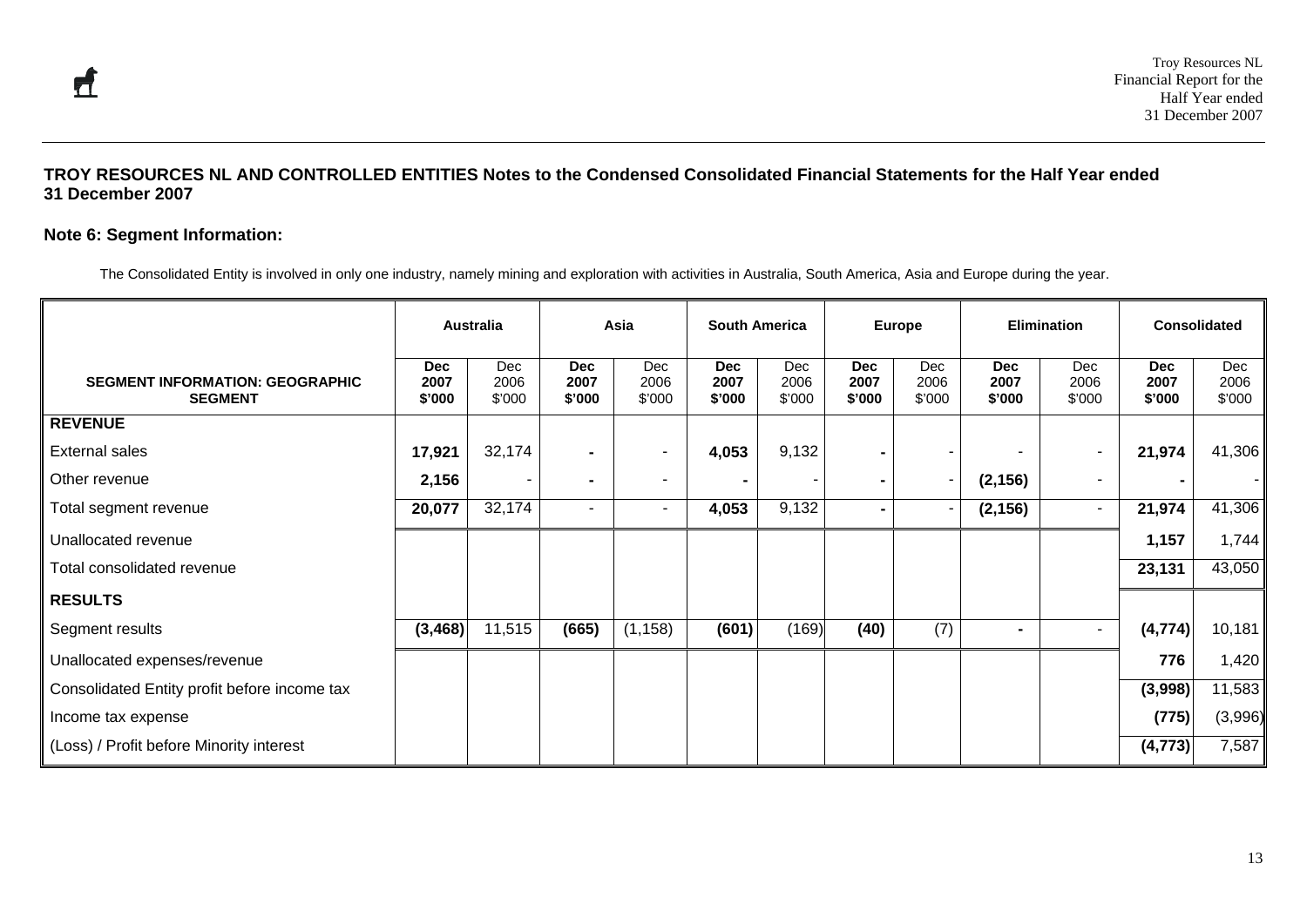#### **7. Contingent Liabilities**

- (a) Bank Guarantees provided by financial institutions given to various State Departments of Mines and Energy and joint venture partners to a total value of \$2,136,815 (June 2007: \$2,048,815). These are security amounts against breach of environmental conditions and are not expected to be exercised in the normal course of business; and
- (b) General sureties given to various State Departments of Mines and Energy to a total value of \$266,500 (June 2007: \$266,500). These are security amounts against breach of environmental conditions and are not expected to be exercised in the normal course of business.

#### **8. Acquisition of Subsidiary**

On 1 December 2006 the Group purchased 100% of Reinarda Mineraco Ltda and its holding company which own the Andorinhas Gold Project in Para State in Brazil for US\$10.14 million. The purchase included a deferred settlement portion of US\$1.0m which was completed on 31 July 2007. Refer Note 28 to the 30 June 2007 Annual financial statements for further details.

#### **9. Subsequent Events**

• On the 31 January 2008 the Company sold its Finland subsidiary incorporating its 50% share in the Oijärvi Joint venture based in Finland to the local Joint venture partner for Euro 0.5 million.

• On 25 January 2008, the Company's ordinary shares were officially listed on the Toronto Stock Exchange ("TSX").

• On 30 January 2008, the Company lodged a prospectus in all the provinces of Canada for the issue of 8,462,000 ordinary shares at an issue price of C\$2.60 for gross proceeds of C\$22,001,200. The prospectus closed on 11 February 2008 and the funds have been received for the above amounts.

None of these events have had a financial impact on the half year ended 31 December 2007 and have not been included in the financial report.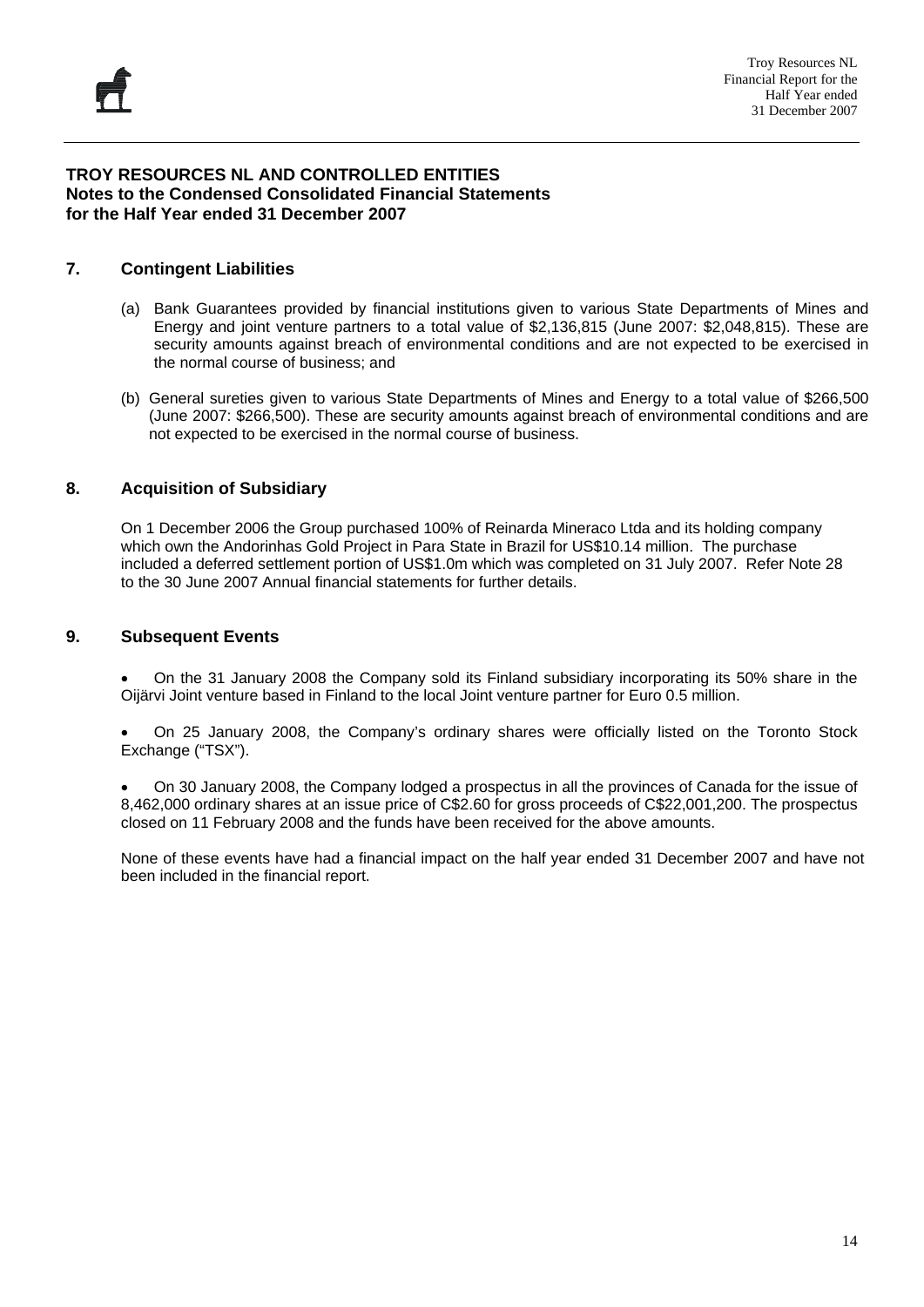### **DIRECTORS' DECLARATION**

The Directors declare that:

- (a) the attached financial statements and notes thereto comply with accounting standards;
- (b) the attached financial statements and notes thereto give a true and fair view of the financial position and performance of the Consolidated Entity;
- (c) in the Directors' opinion, the attached financial statements and notes thereto are in accordance with the Corporations Act 2001; and
- (d) in the Directors' opinion, there are reasonable grounds to believe that the Company will be able to pay its debts as and when they become due and payable.

**Signed in accordance with a resolution of the Directors made pursuant to s.303(5) of the Corporations Act 2001.** 

**On behalf of the Directors** 

**Mr Paul Benson**  Director and Chief Executive Officer

Perth, Western Australia Date: 28 February 2008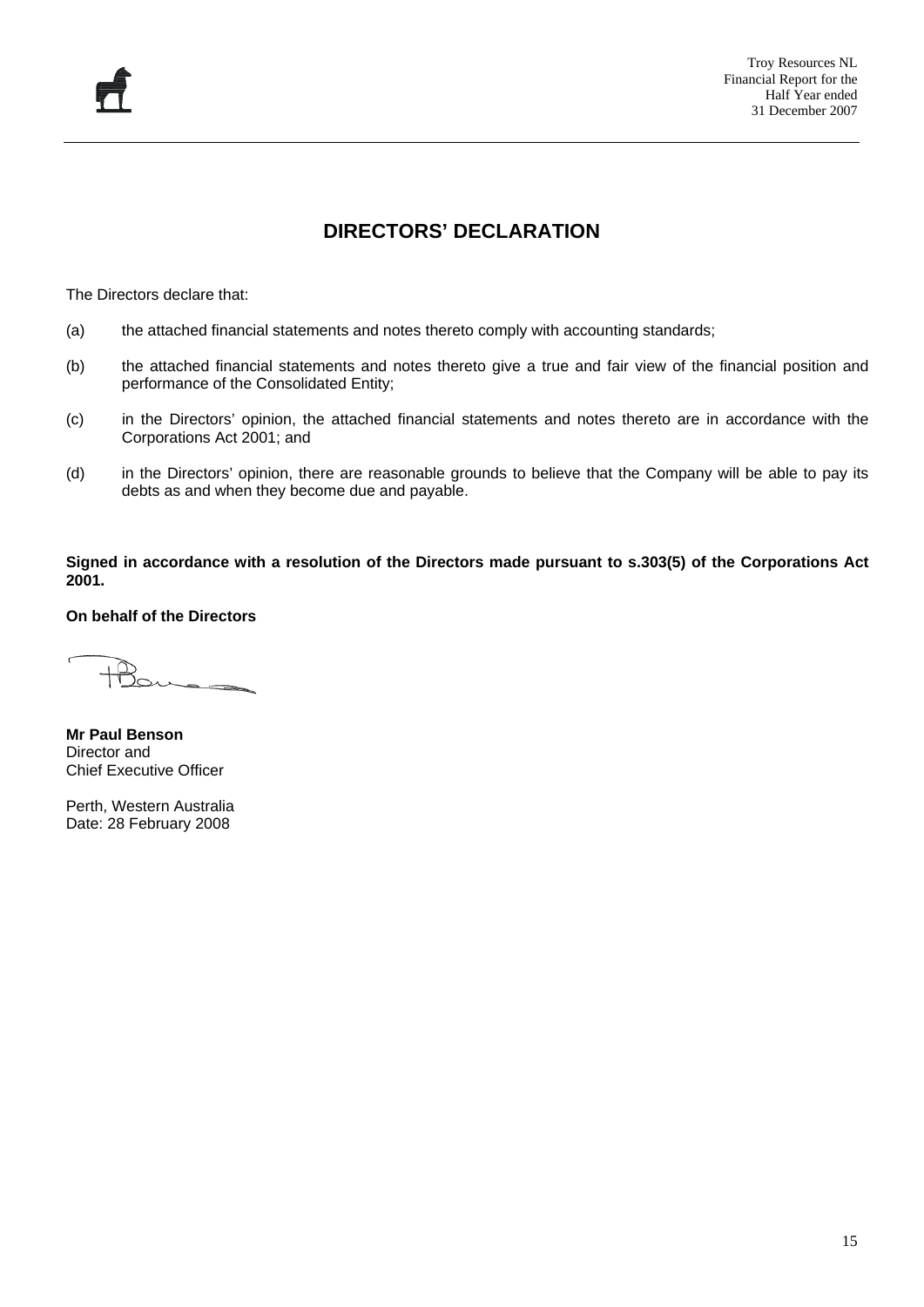# Deloitte.

Deloitte Touche Tohmatsu ABN 74 490 121 060

Woodside Plaza Level 14 240 St Georges Terrace Perth WA 6000 GPO Box A46 Perth WA 6837 Australia

DX 206 Tel: +61 (0) 8 9365 7000 Fax: +61 (0) 8 9365 7001 www.deloitte.com.au

## **Independent Auditor's Review Report** to the members of Troy Resources NL

We have reviewed the accompanying half-year financial report of Troy Resources NL, which comprises the balance sheet as at 31 December 2007, and the income statement, cash flow statement, statement of changes in equity for the half-year ended on that date, selected explanatory notes and the directors' declaration of the consolidated entity comprising the company and the entities it controlled at the end of the half-year or from time to time during the half-year as set out on pages 6 to 15.

#### Directors' Responsibility for the Half-Year Financial Report

The directors of the company are responsible for the preparation and fair presentation of the half-year financial report in accordance with Australian Accounting Standards (including the Australian Accounting Interpretations) and the Corporations Act 2001. This responsibility includes establishing and maintaining internal control relevant to the preparation and fair presentation of the half-year financial report that is free from material misstatement, whether due to fraud or error; selecting and applying appropriate accounting policies; and making accounting estimates that are reasonable in the circumstances.

#### Auditor's Responsibility

Our responsibility is to express a conclusion on the half-year financial report based on our review. We conducted our review in accordance with Auditing Standard on Review Engagements ASRE 2410 Review of an Interim Financial Report Performed by the Independent Auditor of the Entity, in order to state whether, on the basis of the procedures described, we have become aware of any matter that makes us believe that the financial report is not in accordance with the *Corporations Act 2001* including: giving a true and fair view of the consolidated entity's financial position as at 31 December 2007 and its performance for the half-year ended on that date; and complying with Accounting Standard AASB 134 Interim Financial Reporting and the Corporations Regulations 2001. As the auditor of Troy Resources NL, ASRE 2410 requires that we comply with the ethical requirements relevant to the audit of the annual financial report.

A review of a half-year financial report consists of making enquiries, primarily of persons responsible for financial and accounting matters, and applying analytical and other review procedures. A review is substantially less in scope than an audit conducted in accordance with Australian Auditing Standards and consequently does not enable us to obtain assurance that we would become aware of all significant matters that might be identified in an audit. Accordingly, we do not express an audit opinion.